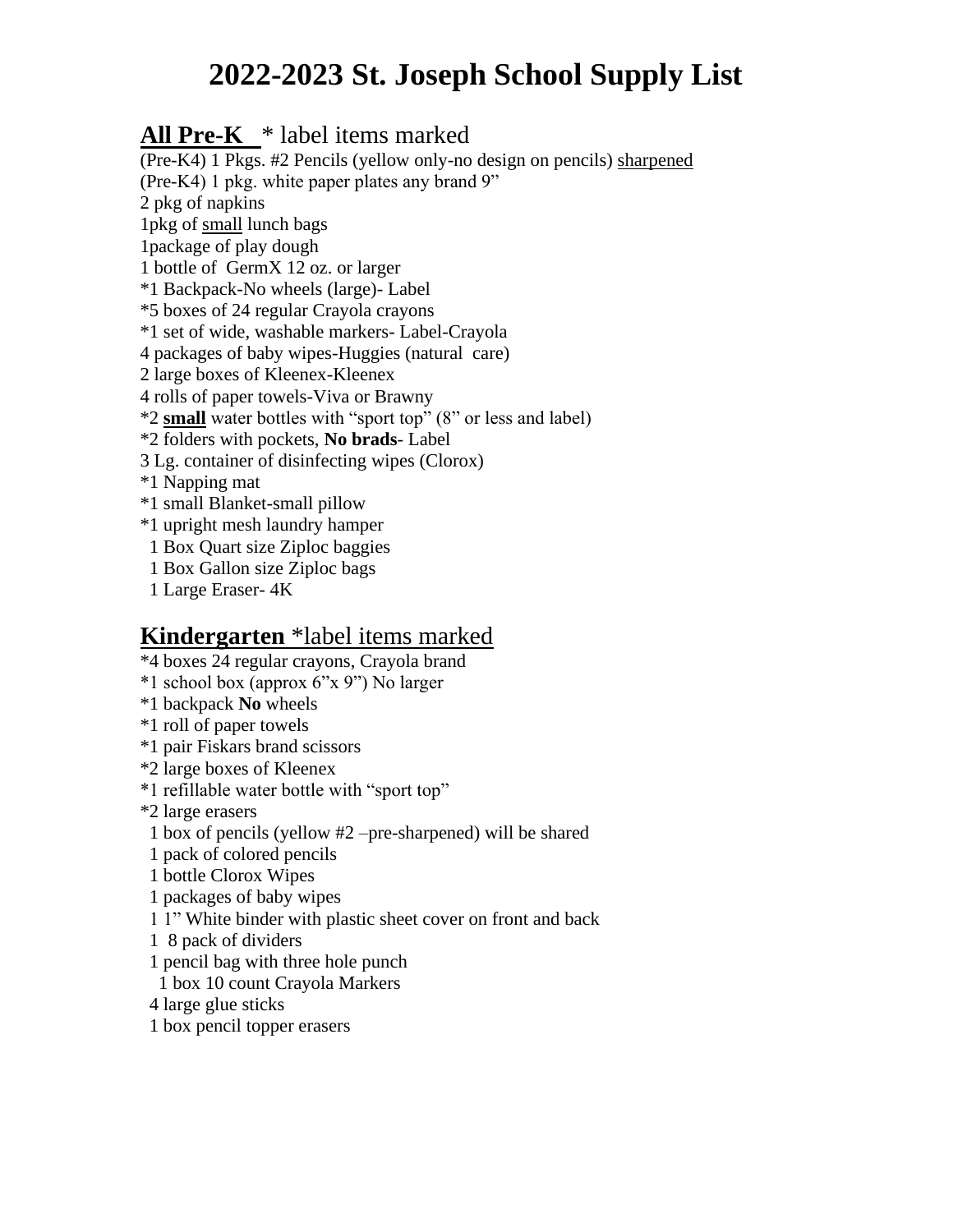### **First Grade**

1 plastic folder with pockets and brads any color 3 boxes of #2 pencils 6 large erasers 4 glue sticks 1 bottle of Elmer's glue 1 pair of scissors 4 boxes of Crayola crayons- 24 count 2 boxes of washable markers- 10 count 3 boxes of colored pencils 300-white 3"x5" index cards 1 plastic box for supplies 3 boxes of Kleenex 2containers of baby wipes 1 - refillable water bottle w/sport top 1 – folder w/pockets (music) 1 – plastic yellow folder with brads for Reading/AR 1- container of Clorox Wipes

#### **Second Grade (label all items except pencils)**

- 2-packages of wide ruled notebook paper
- 2-packages of 3 by 5 notecards--any kind
- 1 Elmer's Glue
- 1 Package of Glue Sticks
- 1-pair of pointed scissors (Fiskar's)
- 1-Boxes of crayons (Crayola) 24 count
- 1-Boxes of Markers (Crayola) Bold Colors 12 count
- 2 Boxes of Map Colors
- 2-Packages of #2 Pencils Pre-sharpened No mechanical
- 1-Pencil box (cigar size)
- 1-Pencil bag with zipper
- 1 12" standard ruler ( w/ metric)
- 2-Hand sanitizers
- 2-Large boxes of Kleenex
- 2-Lysol wipes
- 1-Regular backpack (No wheels)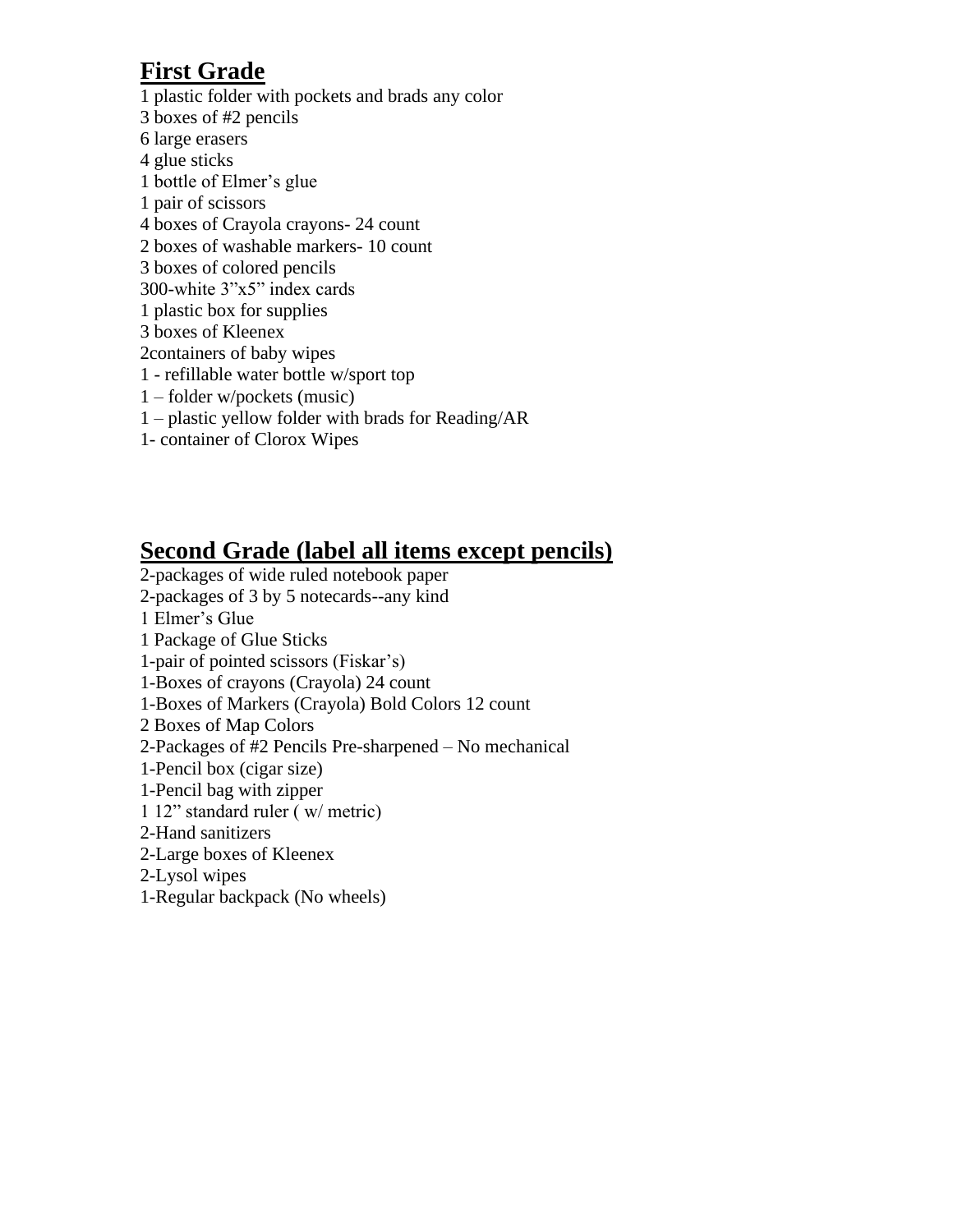# **Third Grade**

2 Elmer's glue bottles 2 boxes of Crayola crayons 1 pair student scissors 1 pkg pencil top erasers 2 pkgs #2 Ticonderoga pencils 2 pkgs Crayola map colors 1 supply box 1 red checking pens 1 - 12 inch ruler with inches and centimeters 1 yellow highlighter 1 box ziploc bags (quart size for girls and gallon for boys) 3 pkgs wide-ruled notebook paper 2 boxes tissue 1 roll paper towels 1 yellow folder with brads and pockets (AR) 2 blue folders with brads and pockets (music and religion) 1 red folder with no brads 1 container Clorox wipes 1 bottle Germ-x 3-ring binder 1 inch 1 supply pouch for 3-ring binder

# **4 th & 5th**

Backpack Bible  $(4<sup>th</sup>$  grade will purchase at registration) 1 yellow folder w/pockets and brads for AR 1 Blue folder with brads & pockets 1 large pencil bag 50 #2 Ticonderoga pencils 1 Red Folder 3 Red checking pens 2 large pink erasers 1 pkg. pencil top erasers 1 pkg. colored markers 1 pkg. map colors 4 glue sticks – no bottled glue 1 pkg Crayola Crayons 2 boxes of Kleenex 1 highlighter pkg 2 rolls of paper towels 1 Germ-x 2 pkg of Clorox wipes 1 handheld pencil sharpener

6 small composition books (for Reading, English, Soc. Studies, Math, Religion, Science)